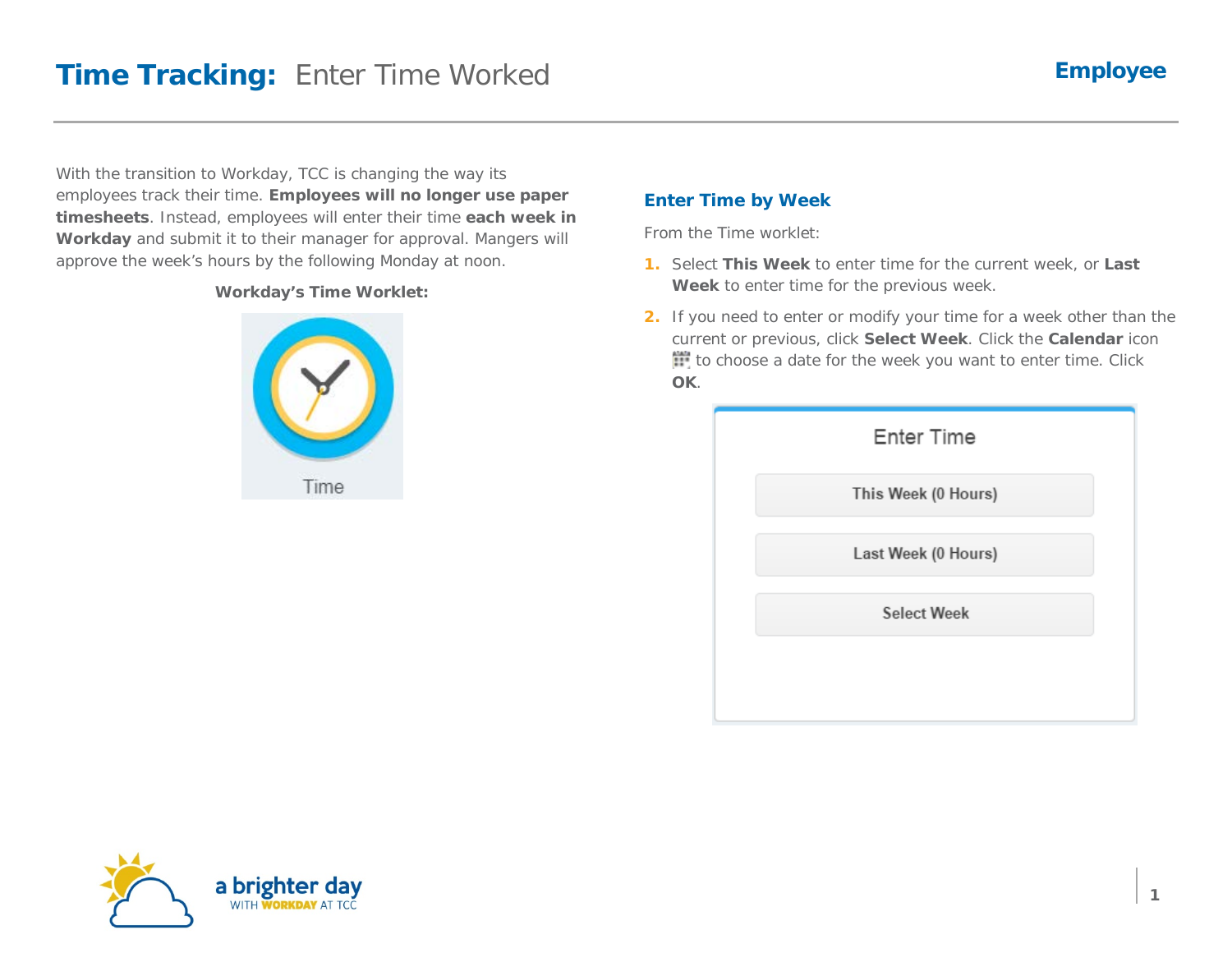**3.** While looking at the calendar, click the **Enter Time** button. Then select **Enter Time** from the menu that displays.

#### Enter Time

- **4.** Each day is presented on a separate tab. Enter your time **In**, time **Out** and **Time Type** for each day. Use the plus  $\bigoplus$  and minus  $\bigoplus$ buttons to create and delete additional blocks of time to account for lunch breaks or multiple shifts worked in a single day.
- **5.** Complete all required fields:
	- a. **Time Type** (use the prompt icon **the see the types of** time you are eligible to use)
	- b. **In** (for the beginning of a block of time, such as "8 am")
	- c. **Out** (for the end of a block of time, such as "12 pm")
	- d. **Out Reason** will always be "Out."
- **6.** Once you are done, click the **OK** button to go back to the calendar view to review what you've entered.

# **IMPORTANT:**

**7.** At the end of the week, you must click **Submit** to send your online timesheet to your manager for approval and then processing by TCC Payroll. This is the online equivalent of handing in your timesheet. If it's not handed in, by using **Submit**, then it cannot be processed.

Do not click **Submit** until you are done entering time for the entire week. Review that your hours are correct, then click the green **Submit** button.



### **Using the Calendar to enter time**

If you prefer, there is a second way in Workday to enter your hours worked. It doesn't matter your preference—it just works a little differently.

**1.** Click inside the calendar on the day you want to enter time. The Enter Time window displays. Complete all required fields: time **In**, time **Out**, and **Time Type**.

|                               |                       |        | ------ | The first process of the control of |
|-------------------------------|-----------------------|--------|--------|-------------------------------------|
|                               | Enter Time 03/02/2015 |        |        |                                     |
|                               |                       |        |        |                                     |
| Time Type * Regular           |                       | 图      |        |                                     |
| $\ln$                         | $\bullet$ 08:00 AM    |        |        |                                     |
| $_{\text{o}xt}$               | + 12:00 PM            |        |        |                                     |
| Out Reason * 31               |                       | $\tau$ |        |                                     |
| Hours                         | * 4.00                |        |        |                                     |
| Atlachments                   | search                | G      |        |                                     |
| <b>NASH PERMIT</b><br>Details |                       |        |        |                                     |
| Comment                       |                       |        |        |                                     |
|                               |                       |        |        |                                     |
|                               |                       |        |        |                                     |
|                               |                       |        |        |                                     |
| OK                            | Cancel                |        |        |                                     |
|                               |                       |        |        |                                     |

If necessary, be sure to remember your lunch hour—you may need to enter two blocks of time for a day.

For example, if you worked on Monday from 8 a.m. to 5 p.m. with an hour for lunch: you click on Monday and enter your morning hours—time **in** 8 a.m. and time **out** 12 p.m. Then, click the green **OK** button. Click the day again to enter your afternoon hours, 1 p.m. to 5 p.m.